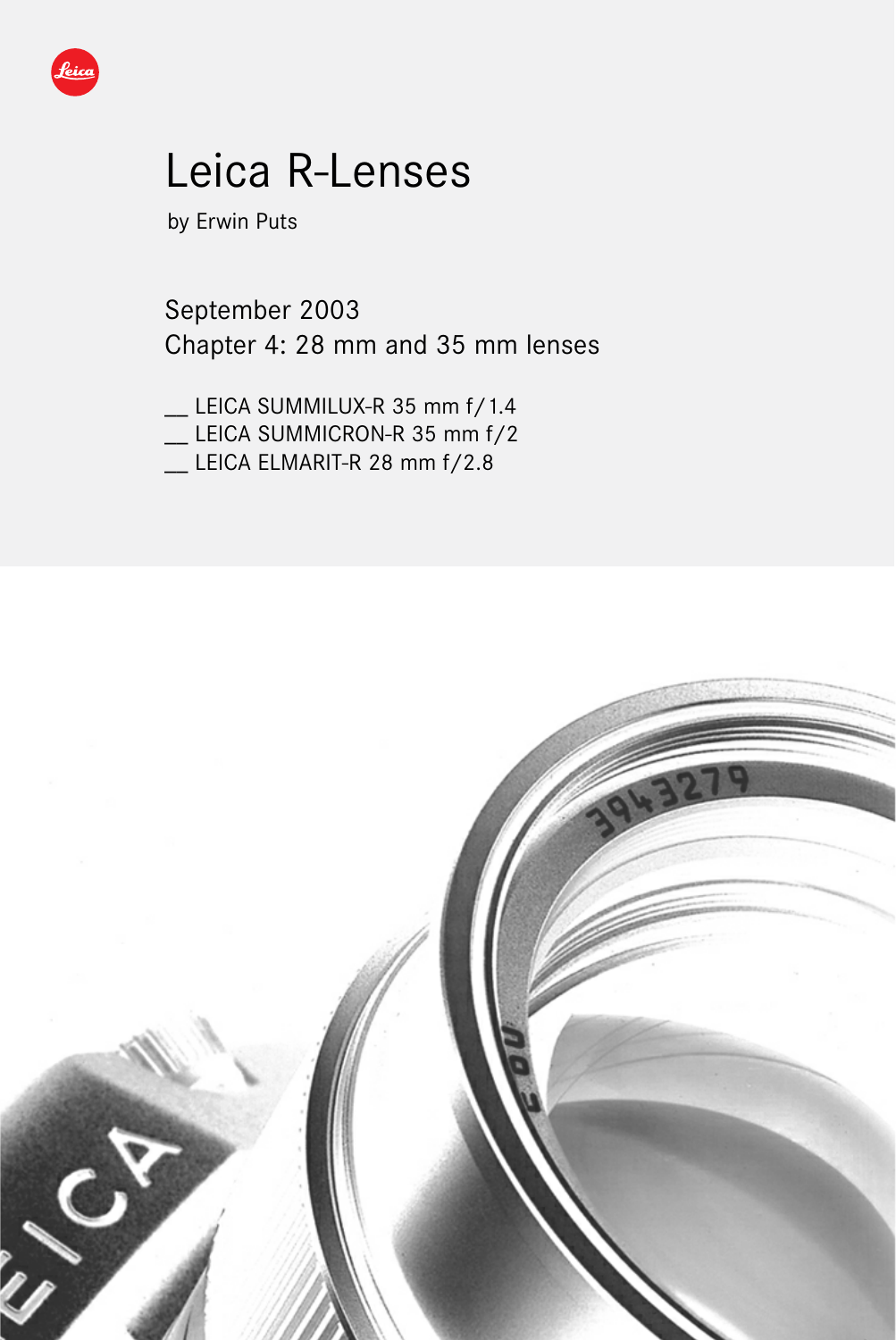# **Introduction**

It is well known that the thirties and the fifties were the great classical periods of the Leica rangefinder camera. The next period of 1965 to 1985 was the era of the mechanical SLR, forever immortalized in the famous movie "Blow Up" by Antonioni. In those days it was generally believed that the 35mm SLR could evolve into the most universal photographic instrument ever designed. Mechanical functions were replaced by electro-mechanical and electronic ones, more and more functions were added and the lens range covered lenses from extreme fish-eye to very long telephoto lenses with focal lengths of 2000mm and more. And every company wanted to cover as wide a spectrum as possible. Leica started the SLR-era with the Leicaflex-series. This was an attempt to translate the best principles of the rangefinder camera into the world of the single lens reflex. The first Leicaflex cameraswere totally mechanical designswith a great deal of innovative details that filled their bodies to the brim and did not leave enough free space for additional electro-mechanical components. The next camera, the R3, developed in cooperation with Minolta had a radically different construction, was built in Portugal and is in fact much better than its reputation. The professional market was a bit disappointed by the size of the R3 and Leica reacted a few years later with a new camera series beginning with several versions of the R4 and later the R5. With these models, Leitz tried to compete head on with the Japanese professional camera systems. Optically there was no problem, but the versatility of the R-system was impaired by some important gaps, especially it lacked fish-eye lenses and long focal length zoom lenses.. About 150.000 cameras of the R4/5 series were sold. The camera was perfectly capable of withstanding the heavyduty demands of the working professional, but it was not bakked by a universal system like themain manufacturers' models, i.e. the Canon F1 or Nikon F2. The main German manufacturers, Zeiss and Leitz, could not support these camera systems with the universal appeal of a very versatile system and concentrated on the optical side of the system. This approach was quite understandable as German optical designers had a certain view of the level of performance a high quality lens should have. There was a long tradition of optical design theories and correction of the aberrations and an abundance of knowledge about the practical and theoretical limits of design, optically as well as mechanically had been acquired. And there was naturally a strong sense of pride about the high level that had been reached by generations of designers. That is why there was an unwillingness to lower the high standards. The German lenses of the seventies were masterpieces of engineering, mechanical construction, glass manufacture and optical calculations. The Japanese, on the other hand, knowing they could not compete with the German designs in terms of quality, chose a different approach. They tried to provide the photographer with a range of lenses that expanded the photographic possibilities

into realms that were not explored in the past. An example is the Nikkor 43-86mm zoom lens that was optically very bad, but offered the user a new way of visual expression.

One would be tempted to think that the lenses of Zeiss and Leitz were made with the goal to provide the photographer with the best possible image quality and not with the goal to deliver tools that were needed to do the required job. In this respect the Japanese companies were far ahead. The Japanese lenses did not deliver the ultimate in optical and mechanical performance, but the practical characteristics (weight and compactness, or very wide angle or very wide zoom range or very long telephoto lenses with high speeds) could impress the working photographer in his daily applications. Zeiss and Leitz used the same strategy. They would not compromise the ultimate in image quality for a lens with more exciting specifications. It was not a lack of innovative capabilities that restricted the Leitz designers, but a conscious decision to deliver only the best lenses they could design. In the archives of the old Leitz optical department one can find quite exciting designs, but they did not pass the critical requirements that Leitz had set for themselves. In retrospect, we may be very happy that Leitz invested that much energy in advancing the state of the art of lens design. We can admire the results in our current photographic experience, picture for picture. Leitz's optical experience did not include the retrofocus design initially, and they had some difficulties mastering the principles and intricacies. The first Summicron-R35mm f/2 from 1970 (Zeiss introduced a 2/35 in 1963) had a performance level about equal to that of the then current M-lens 2/35mm. But the construction was very complicated with nine lens elements in seven groups. Fifteen years later they succeeded in creating a 1.4/35 design with the same effort. The first version of the 2.0/35 had a length of 61mm and was specifically designed for the photo-reportage. Contrast in the center of the image was quite high, but dropped significantly in the outer zones. In those days, the SLR was used for every photographic assignment and also for the reportage style of photography. For this type of photography the outer zones are of less importance for the impact of the image. The second and current version of the Summicron-R 35mm f/2 features a more even performance at full stop and a significantly improved handling .

The Summilux-R 35mm f/1.4 is an excellent design, introduced in 1984 and still state of the art in terms of performance. A high speed lens for an SLR has two goals: More light for the film plane and for the focusing screen. Specifically when objects are moving fast and in situations with scarce illumination a bright image on the screen with good contrast is necessary. In many situations the 35mm's angle of view (64 degrees) is a bit too narrow, especially if you want to relate your subject to the surrounding environment. Then the 28mm (76 degrees) will be of interest and Leitz already offered such a lens in 1970 with the "standard" speed of 2.8. It was a very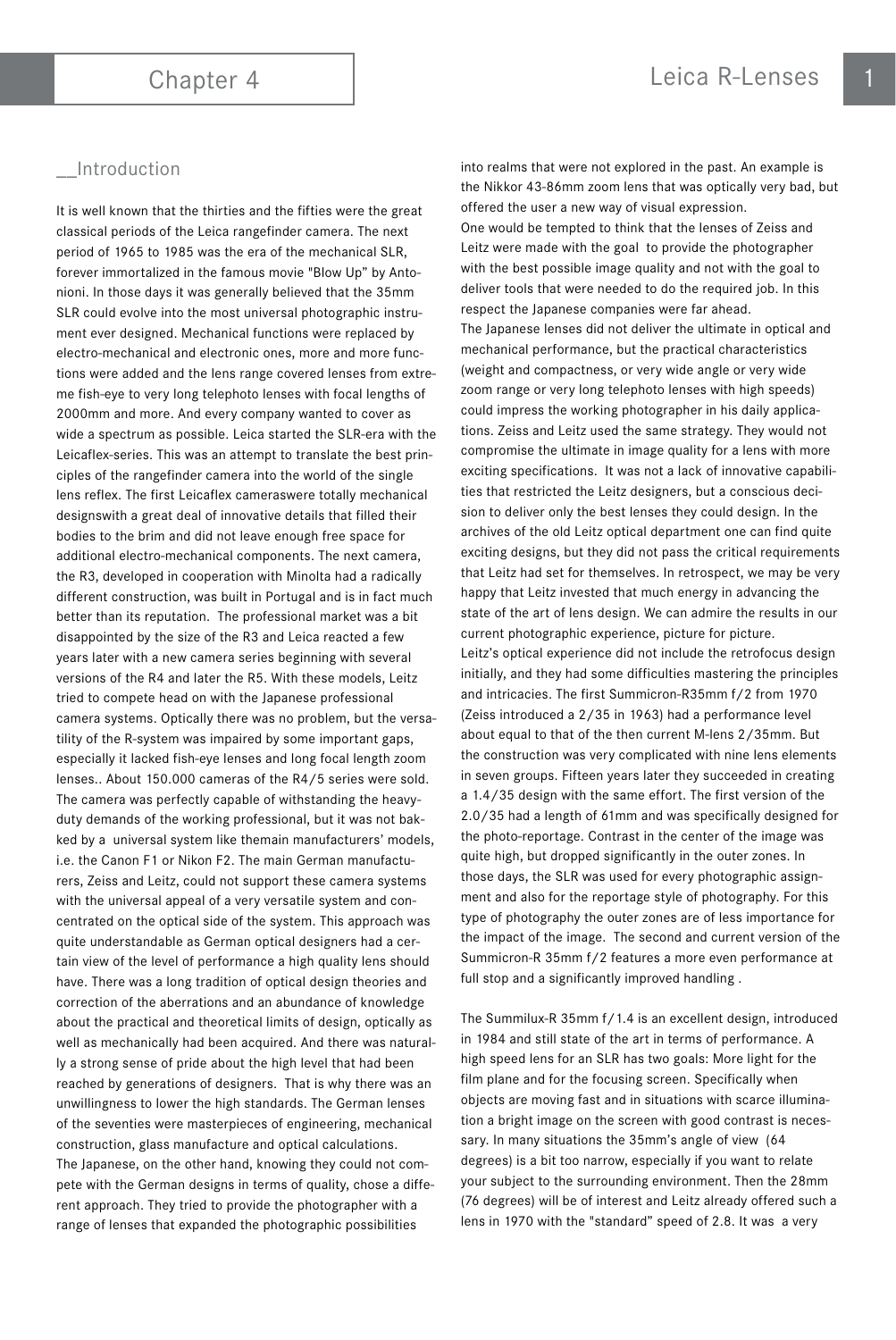lightweight lens in the R-range with only 300 grams. The optical performance was very good with medium overall contrast and commendably good definition of fine structural details in the outer zones. It stayed in production for almost 25 years, an indication of its popularity. As a side thought I might say that this lens has a hint of Japanese design philosophy: quite sufficient performance in a lightweight mount.

SLR-cameras are well suited for the near-focus range, as there is no parallax to take care of. But a lens can only be optimized for one distance or magnification. Normally one has to accept that the near-focus range is always of lesser quality than the infinity position. In the past this was acceptable. But what was an acceptable image quality in the past, may not be tolerable in later times. That is the course of evolution. Not only optical designers, but also users set the standards higher every time. The solution was to introduce a lens element that was moved independently from the other parts of the optics during focusing. Designated as 'floating elements', they help to improve the optical system. With a floating element you can change the space between certain lens elements when you focus into the close range. The mechanism of 'floating elements' is not the same as the mechanism of 'internal focusing'. With 'internal focusing" a whole lens group will move over the full distance range. The practical advantages of internal focusing are less bulky lenses whose weight balance hardly changes and whose front mountsdo not rotate during focusing, which is an advantage when using polarizing filters. With the normal focusing method the complete optics are moved back and forth, which usually results in the lenses' whole front barrel is moving in and out and rotating when you focus. In most cases internal focusing and floating elements are used to accomplish different goals. But Leica designers found a way to combine both methods. Internal focusing can also be utilized to improve the performance in the near-focus range. In 1994, Leica introduced a new Elmarit-R 28mm f/2.8 with a floating element, much improved image quality and optimized ergonomics. In the area of ergonomics, Leica has progressed quite substantially, compared to was the norm in the past.

In one area however, Leica has not changed the old traditions: the mechanical quality of the lens mounts is still unsurpassed.

# \_\_Optical considerations

The main topics in optical discussions may be the glass types, the number of elements and the type of lens (retrofocus, telephoto lens or Gauss-design), the really decisive parameters are to be found elsewhere. An optical designer can create the best lens in the world, but when it is too big, too expensive or too complex it will not go into production. And to be quite honest: a lens is made to generate a profit. With retrofocus lenses the volume is a big problem. A retrofocus lens has a large size from the start because of the long back focus. You cannot build a shorter lens, and when the speed is to be increased the volume

grows beyond what is acceptable for handling. A wide angle lens with a very wide diameter cannot be handled and in the past there was no other solution but to settle for a lens whose size could be tolerated and to accept a higher level of distortion or vignetting. The solution is simple: you must design a longer lens with a smaller diameter. When you need to transport the light photons through a long pipe, you must use more lens elements. We know that aberrations are caused by the steep angle of the rays incident on the lens surface. In the center of a lens the rays pass through without being refracted. Without refraction, there are no aberrations to take care of.. This is a lesson for the design in general. If you can design a lens with minimal changes in direction from lens surface to surface, the total amount of aberrations will be minimized.



The drawing of the Summilux-R 35mm f/1.4 shows the path of the rays through the lens elements. You see that the angles of refraction at the surfaces are quite small. But the price is a higher number of elements. A higher number of elements should normally be avoided as much as possible, but with the current methods of anti-reflection coatings, the loss of contrast can be minimized. And this high number of elements allows the designer to manipulate the central section of the lens in such a way that the front lens diameter can be reduced. Note that in the drawing all lens elements have the same diameter, which also helps to smoothly guide the rays through the lens. The classical retrofocus designs have a much larger front lens than is being used with the Summilux. As comparison: the Summicron-R 35 f/2 has a front lens diameter of 63mm and a length of 54mm. That is a proportion of 1:1,17. The Summilux-R 35mm f/1.4 has 75mm, resp. 76mm, thus 1:0,99. The older Summicron 2/35mm had 68mm, resp. 61mm, therefore 1:1.11. Often the question is asked why the wide angle lenses of the Rsystem do not have aspherical elements. A part of the explanation lies in the fact that in the past only the so-called blankpressed versions were available, and this production method restricted the possible diameters as well as the glass selection. Another part of the explanation can be found in the gains achieved by using aspherics: They are commonly needed to realize a high quality design in a small volume (as with the M-lenses). The R-lenses with their on average somewhat larger volume cannot profit as much in this respect by the use of aspherics as is the case with smaller lenses (like the M-series).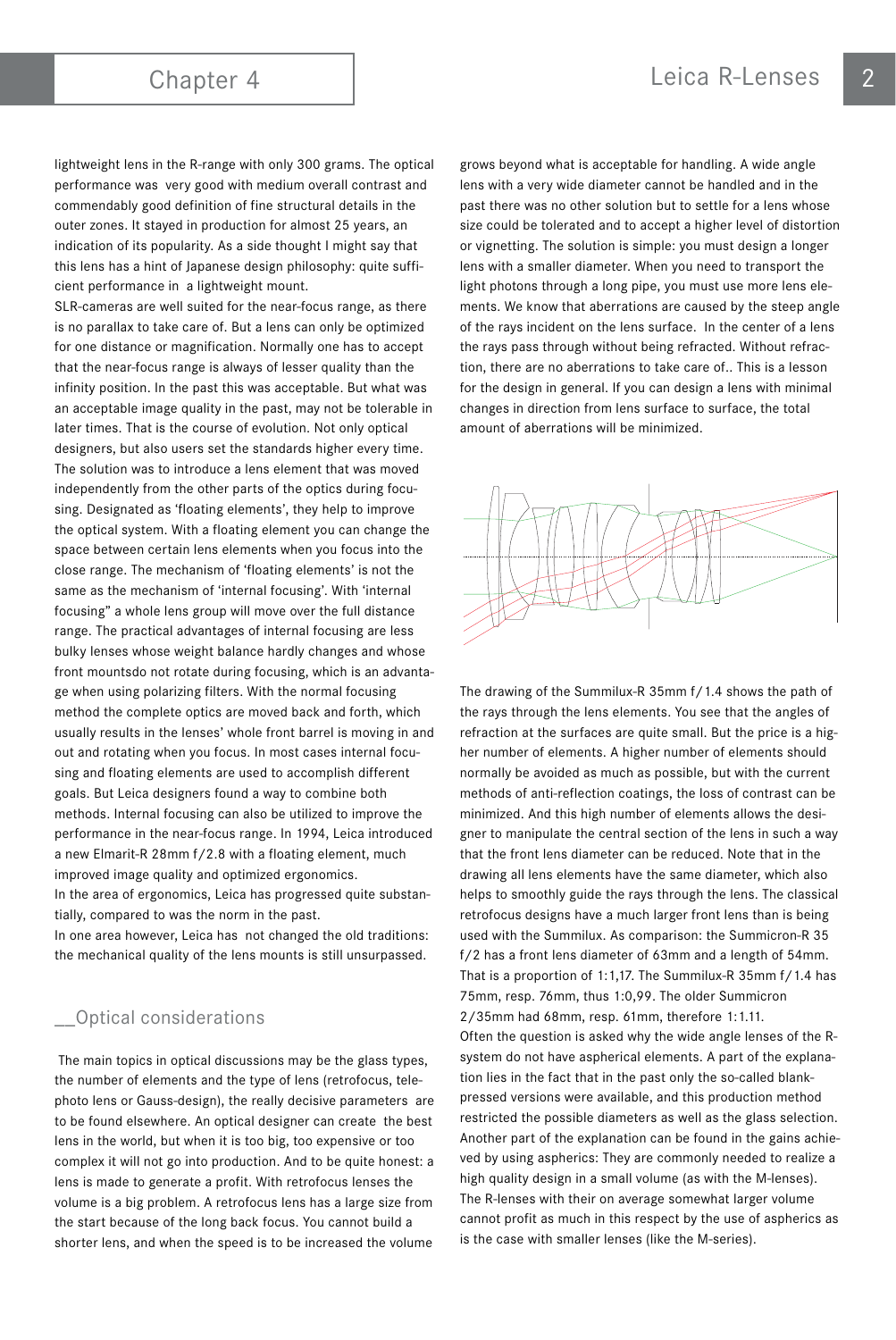

LEICA SUMMILUX-R 35 mm f/1.4

Together with the Summilux 80mm and Summilux 50mm this Summilux belongs to the class of very high speed lenses for the R-system. The performance wide open (f/1.4) is much better than that of the first Summilux-M from 1961, as can be expected. There is a twenty year span between both designs. But also compared to the current Summilux-M 35mm f/1.4 ASPH. the performance attainable in practise is almost equal. The M-version shows somewhat better definition and the very fine structural details only at the outer zones . The overall contrast is high, but the major subject outlines have softer edges.





The MTF graph at 1.4 shows a relative low set of lines for the 40 lp/mm. And even the 20 lp/mm seem to be on the low side at first sight. However, one should not overrate the MTF graphs and try to evaluate all lenses according to the same criteria. With a 180mm lens the 40 lp/mm are very important. With a high speed wide angle lens the situation is different. In this case the performance at 40 lp/mm usually has less influence on the final and overall image appearance and lower values are of less importance. It is of more practical value to note that secondary reflections and veiling glare are very well reduced, but may be visible when light sources point directly into the front lens. Coma is only existent at a very low level as can be seen from the sagittal and tangential lines that are close together.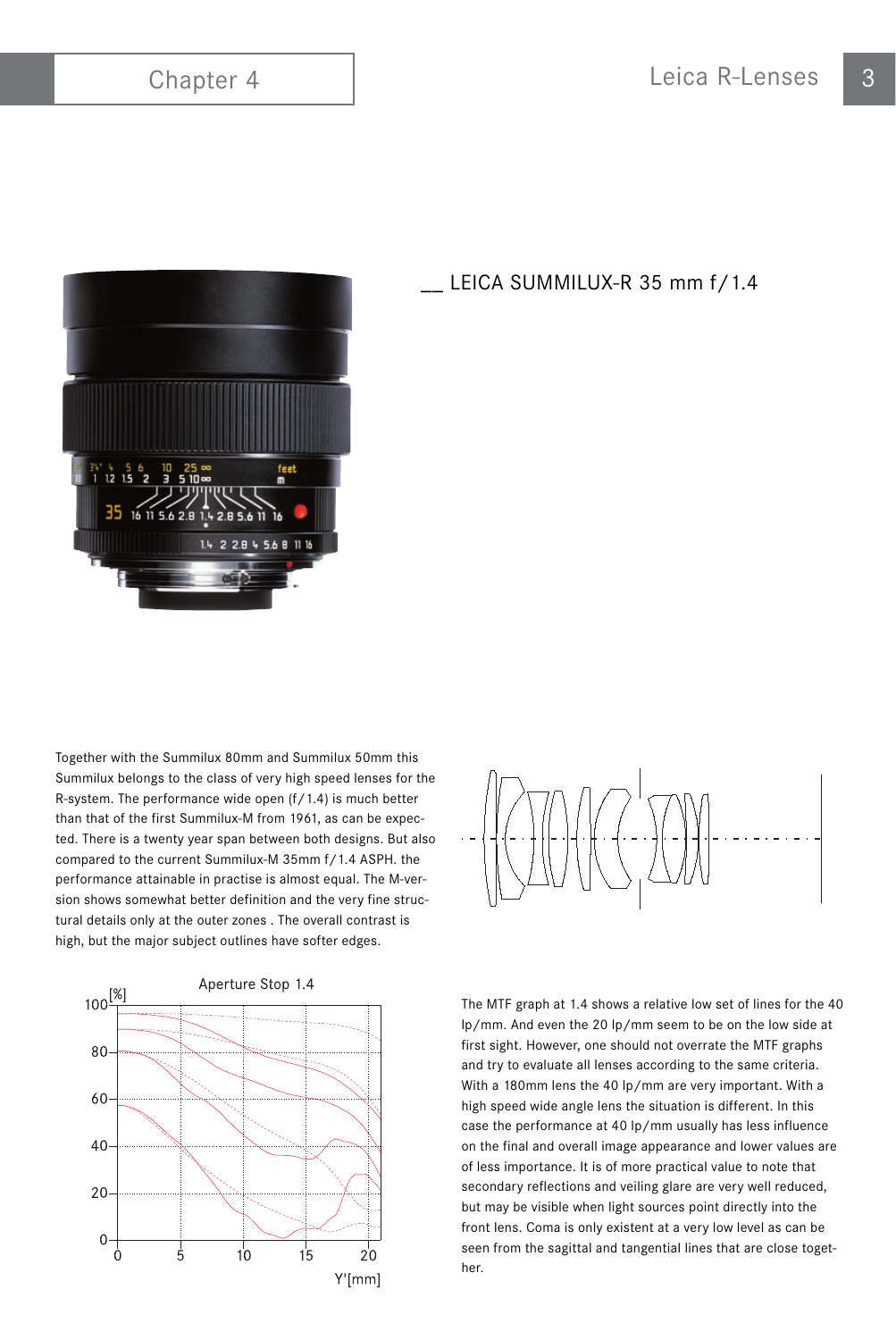

At aperture 2.8 the overall contrast is visibly improved as is the quality in the outer zones of the image. The very fine detail however has a softer definition.



At aperture 4 the optimum is reached and we can expect an excellent overall quality. Especially in the important main center part of the image the performance is outstanding. This quality is also available at smaller apertures.

The maximum amount of vignetting at full aperture is 2.4 stops and this is rather high. But again, this figure must be interpreted in the correct way. Partly it is system related (the length of the lens) and often the type of pictures you will make at full stop are not negatively influenced by the vignetting.



One should evaluate a lens according to sensible criteria and not compared to a theoretical ideal. Wide angle lenses have their own set of characteristics.



The distortion of the Summilux-R is visible with 2%.

### **Effective Distortion**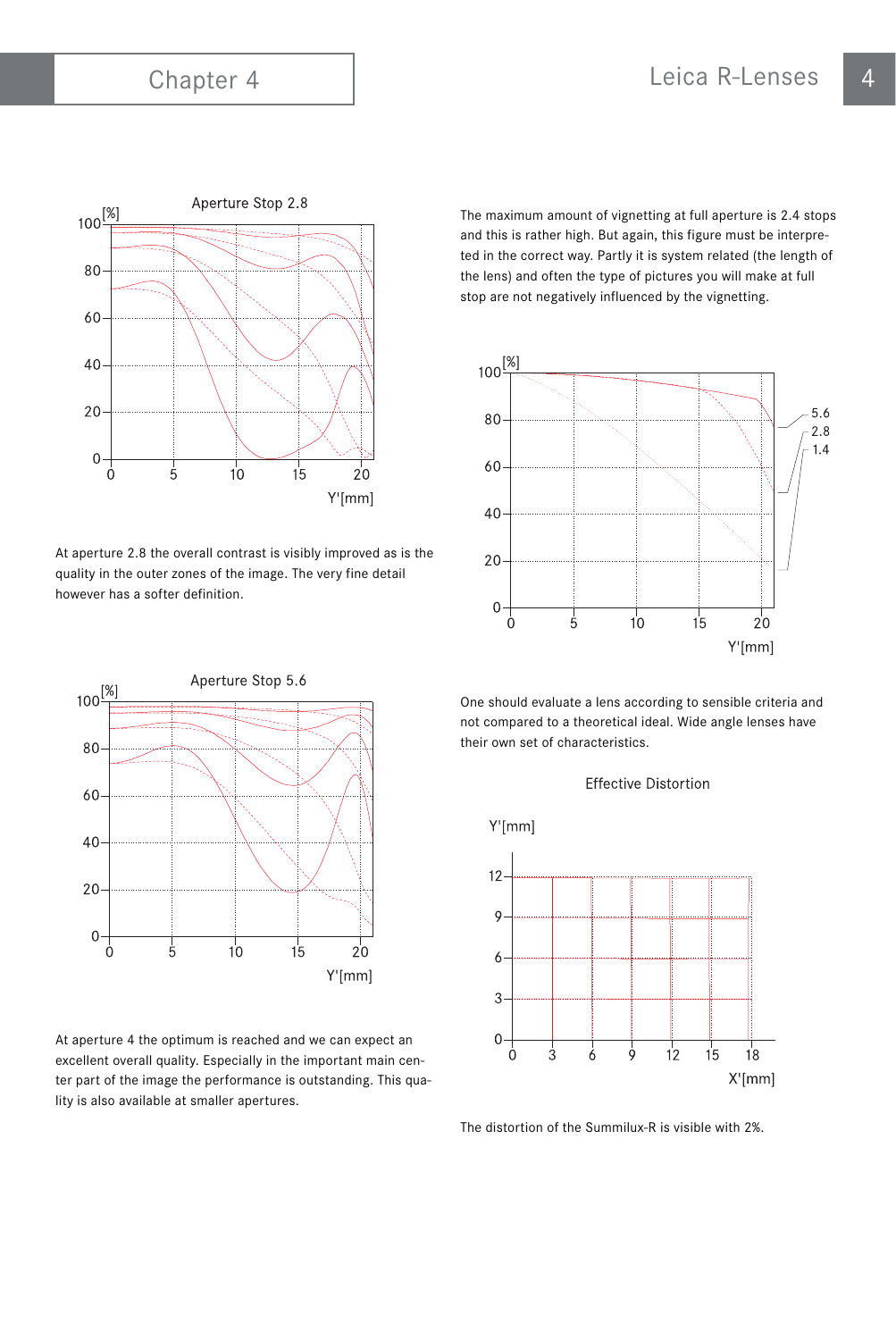There is an additional phenomenon that I will discuss later on in the next paragraph. The Summilux-R has a floating element and the performance in the near focus range is excellent, especially after stopping down several stops. Very close to the object one cannot evade some distortion, but this is not a lens for reproduction stands.



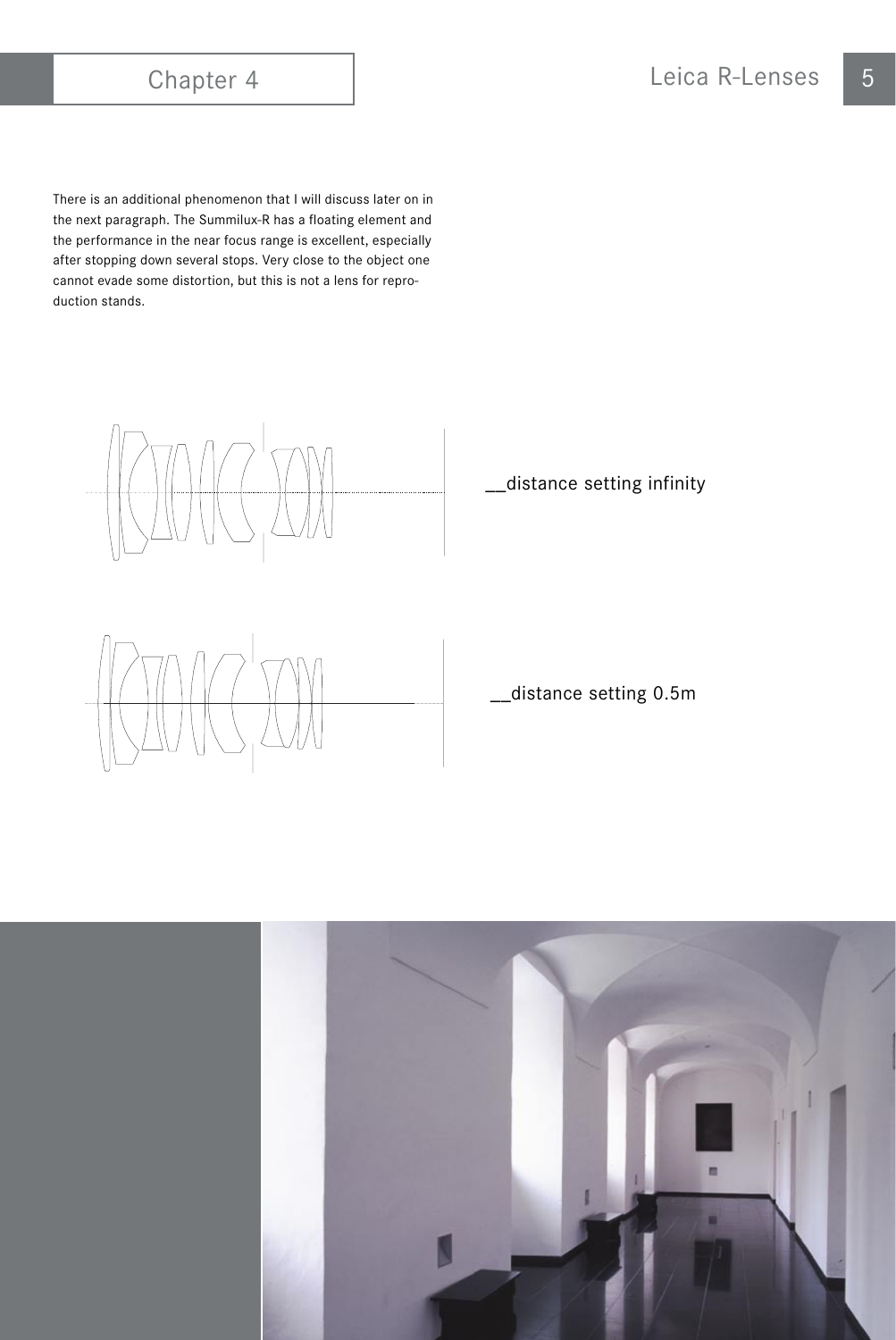

The Summicron-R is a design from Midland, Canada and was introduced in 1977. It is a six element lens with a characteristic thick central element as field flattener (flattening of the image plane). The first element is a negative lens with a plane first surface. As with the Summilux-R the central section of the lens elements are important for the design concept. Wide open the contrast is medium-high and in the central part of the image fine details can be recorded with some softness at the outlines. Stopping down to f/2.8 delivers good contrast and lets the small amount of stray light in the lens disappear altogether, and the image quality is competitive.

\_\_ LEICA SUMMICRON-R 35 mm f/2



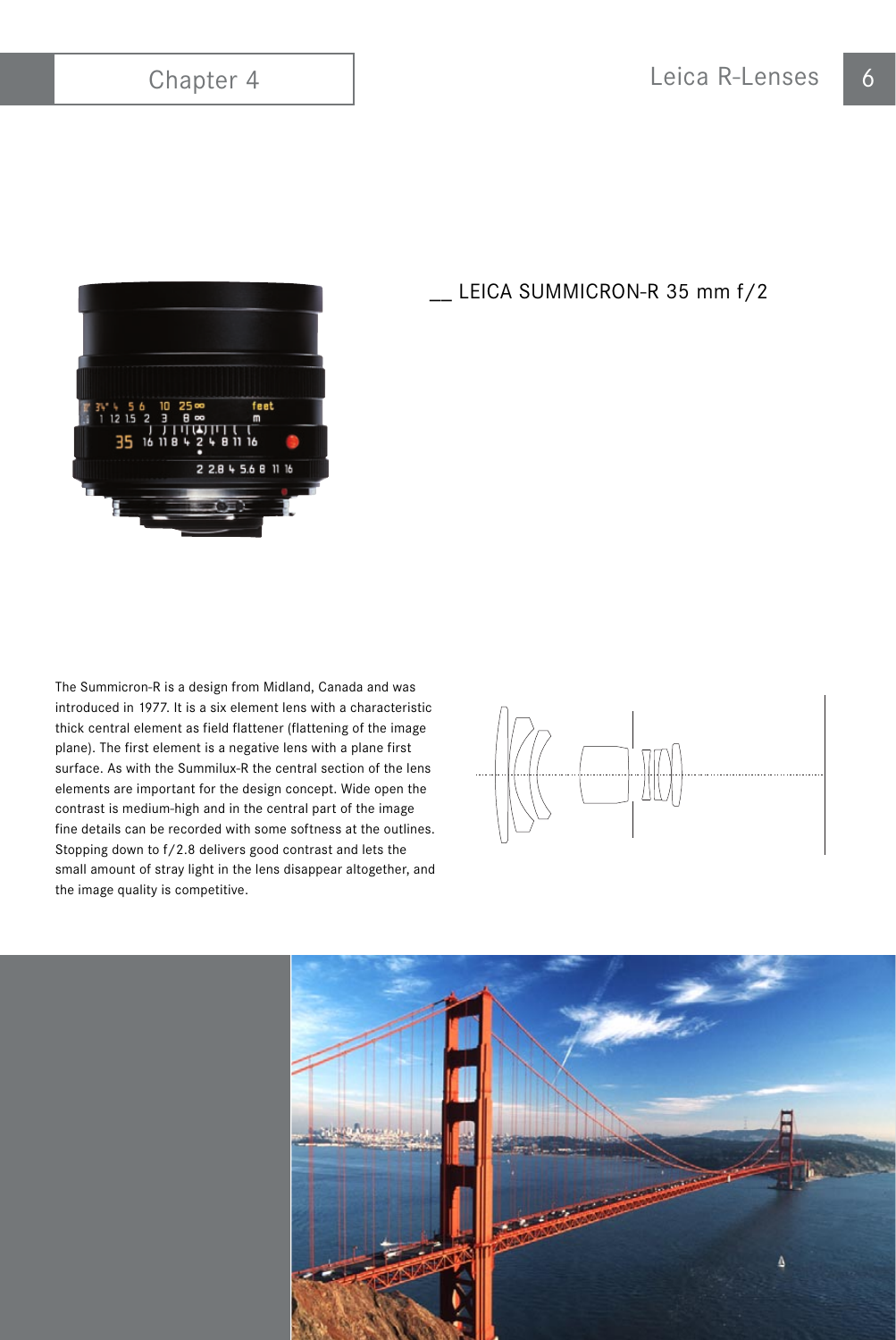





At apertures 4 and 5.6 the optimum is reached. The graphs of the 20 lp/mm and the 40 lp/mm are a bit wavy. At an image height of 12mm there is a weaker zone, the result of aberration compensation. The improvement beyond an image height of 18mm is the influence of the vignetting. The vignetting is acceptable with two stops and will only be detected at the edge of the negative when larger areas with the same brightness are recorded.



As with the Summilux-R the design goal was to achieve a very good performance in the central part of the image as this will benefit the intended type of pictures with this lens.





Distortion is on the same level as the Summilux-R with 2% .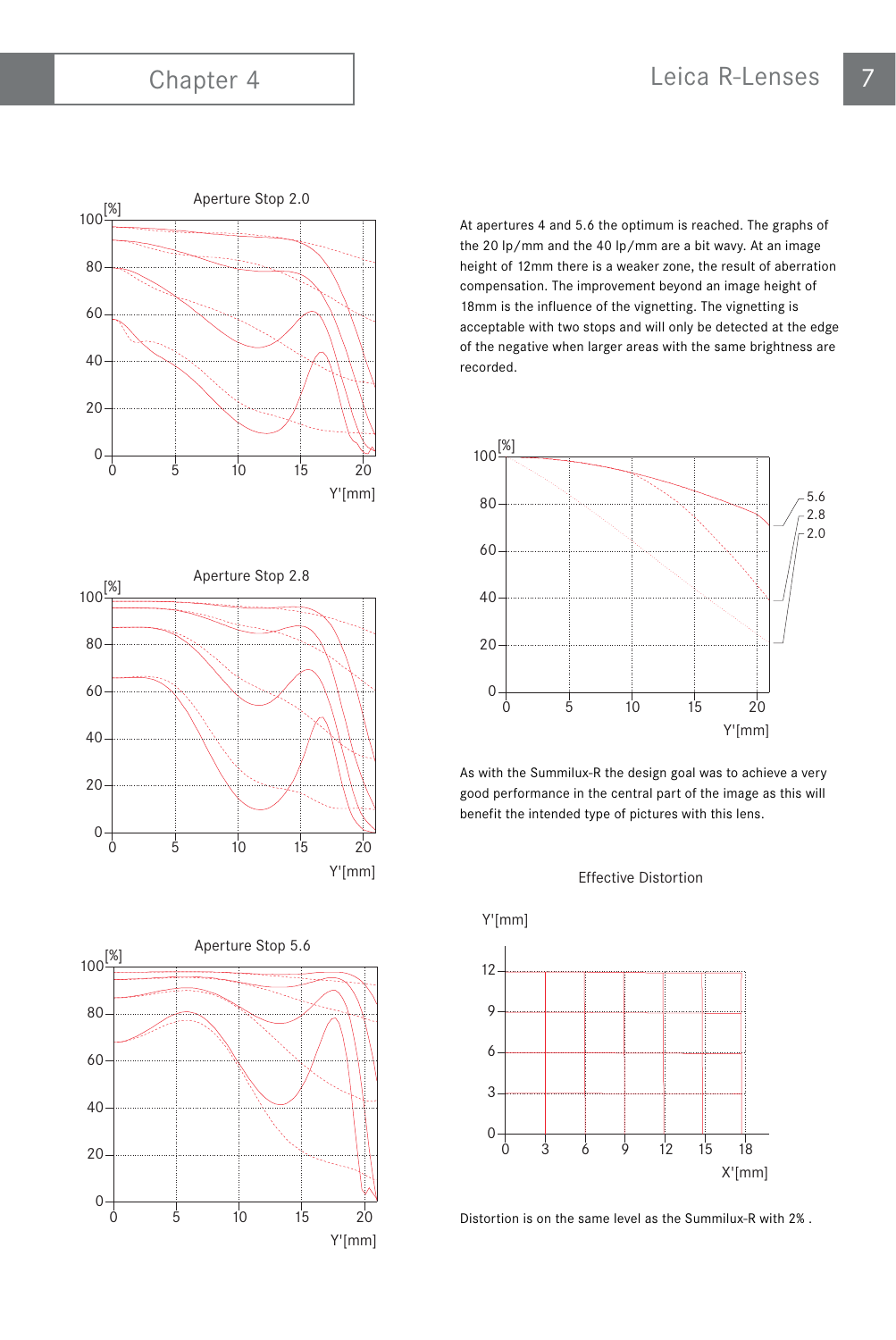

# \_\_ LEICA ELMARIT-R 28 mm f/2.8

This Elmarit-R lens from 1994 is an improvement over the predecessor from 1970 by two stops. That is a quantum leap. The design is clearly retrofocus with a negative front element and the thick central element. When you want to study the design it is best to compare it with a symmetrical wide angle lens and note that the central group has the same role and function.





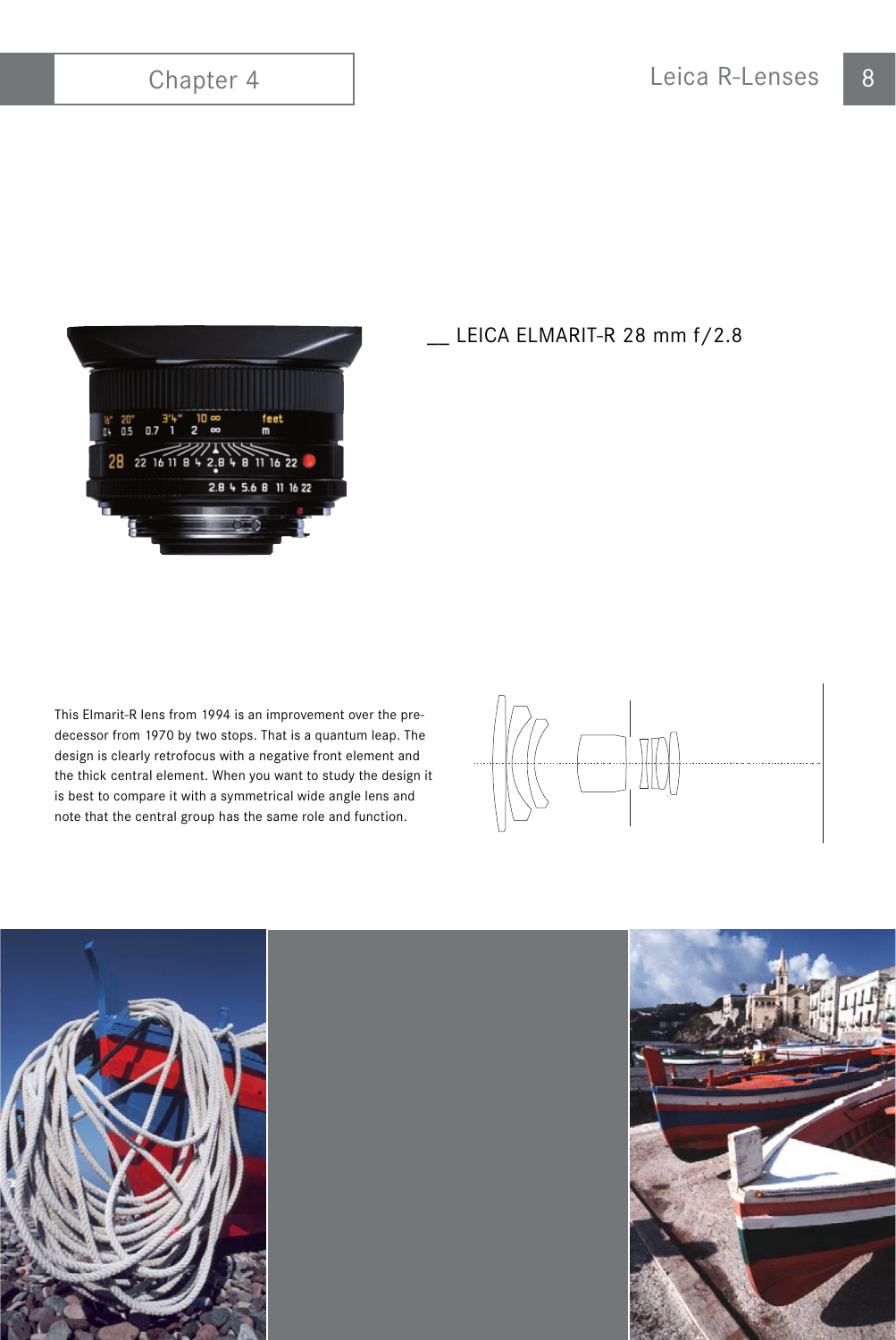

0 5 10 15 20 Y'[mm]  $\mathbf{0}$ 20 40 60 80  $100^{8}$ Aperture Stop 8.0

At aperture 2.8 the overall contrast is high and the image quality very even from center to edge. The sagittal and tangential lines in the MTF are close together and very fine differences in gradation in small subject areas will be clearly recorded. The Leica-typical dip in the zonal performance at image height of 12mm can be seen in the curves. It can be case that the wellknown smoothness of the unsharpness gradient for which many Leica lenses are famous can be attributed to this characteristic.

Stopped down to 5.6 and especially to 8 the Elmarit-R improves to a very high level of definition of very fine detail and a even performance over the whole image area. At aperture 8 there is already a small loss in contrast due to the influence of the diffraction effects. This lens is in the very front rank of the worlds best lenses of this specification.





Vignetting is acceptable with 1.8 stops and will not be disturbing in most cases.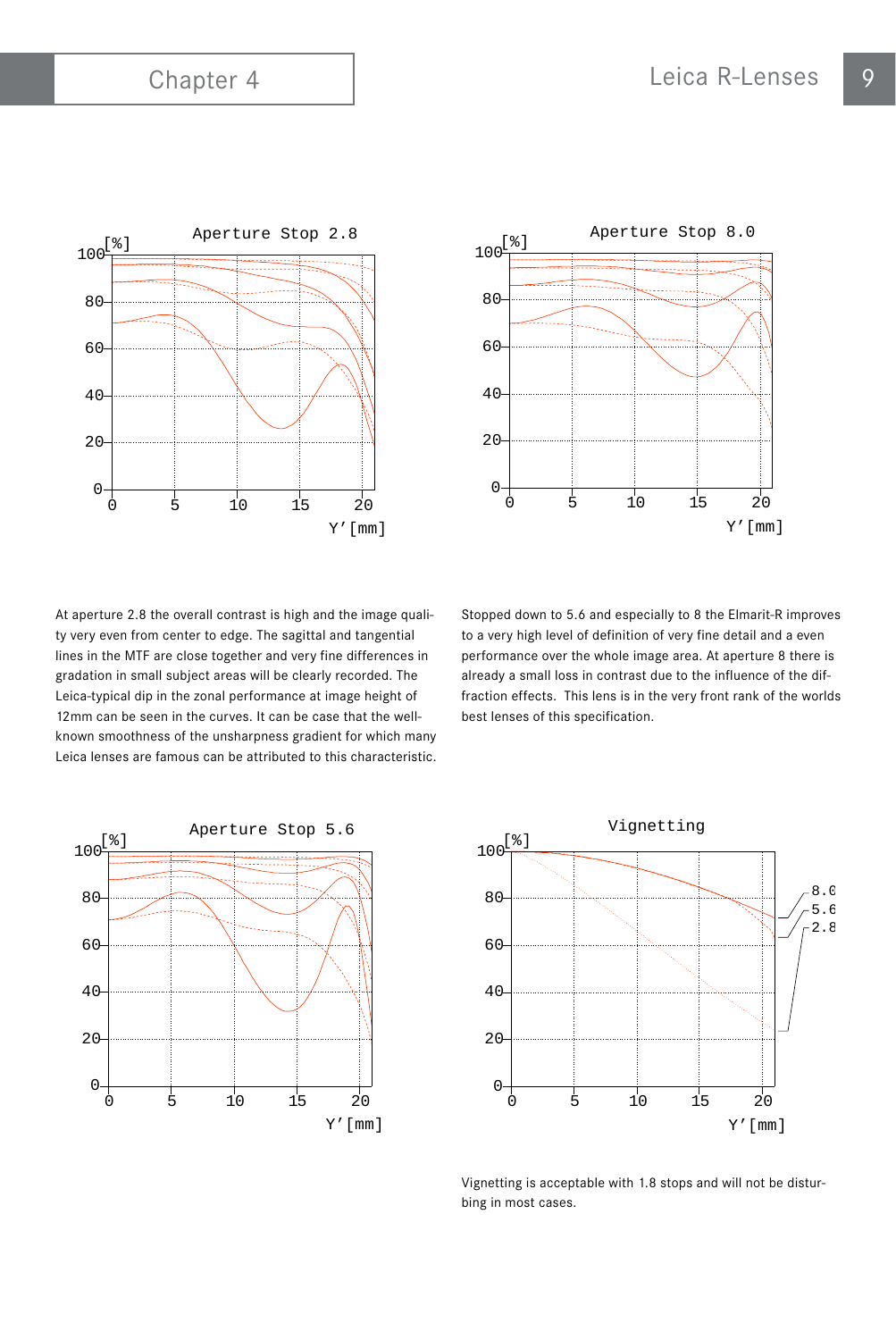

The distortion is 2% and visible in critical situations, but one should not confuse distortion with converging perspective lines.

The Elmarit-R 28mm f/2.8 features the floating element which has become a standard nowadays to significantly enhance the quality in the near-focus range.